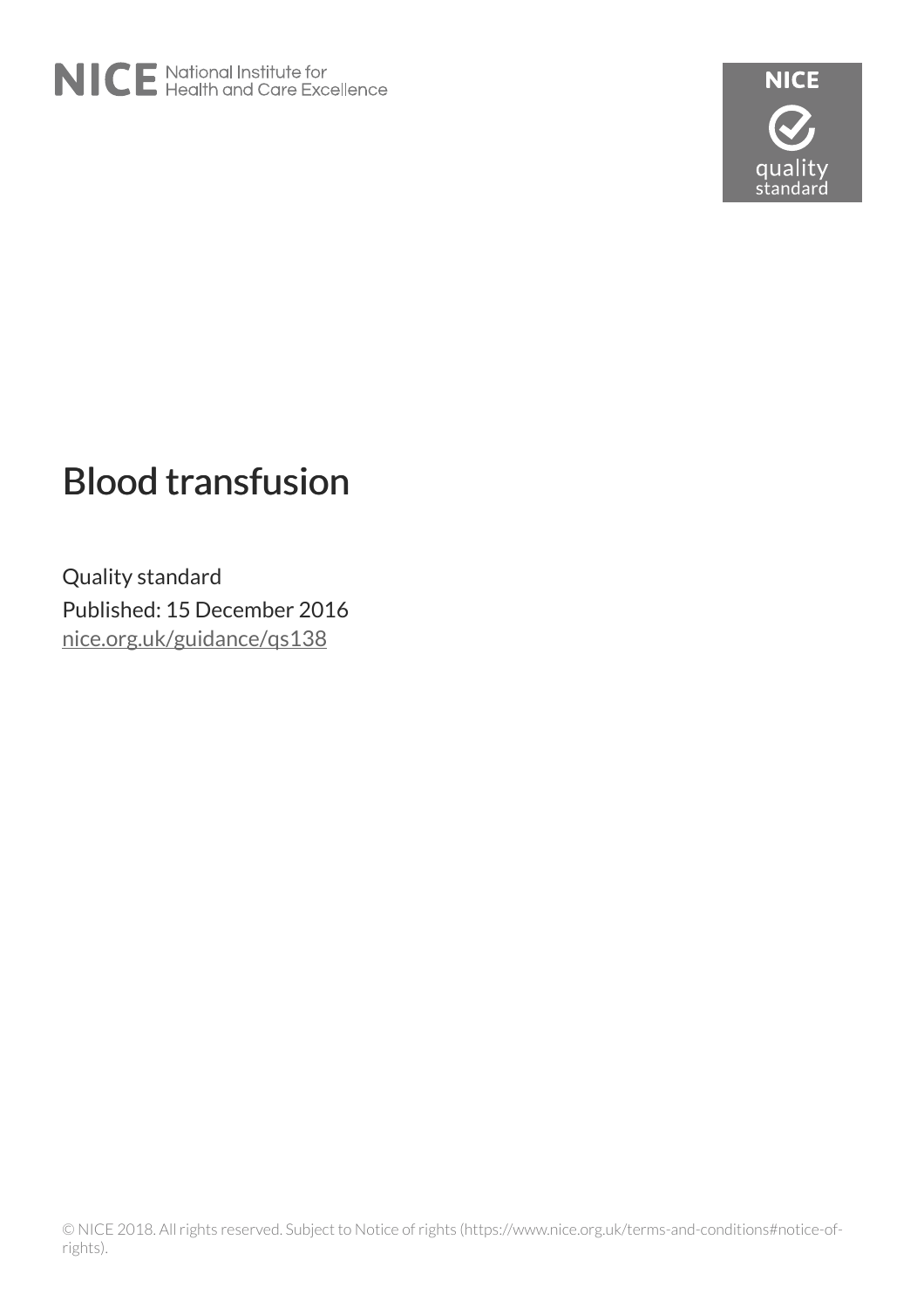# Contents

| 4              |
|----------------|
| 5              |
| 5              |
| 5              |
| 5              |
| 6              |
| 6              |
| $\overline{7}$ |
| 8              |
| 8              |
| 8              |
| 8              |
| 9              |
| 9              |
| 9              |
|                |
|                |
| 10             |
|                |
|                |
|                |
|                |
|                |
|                |
|                |
|                |
|                |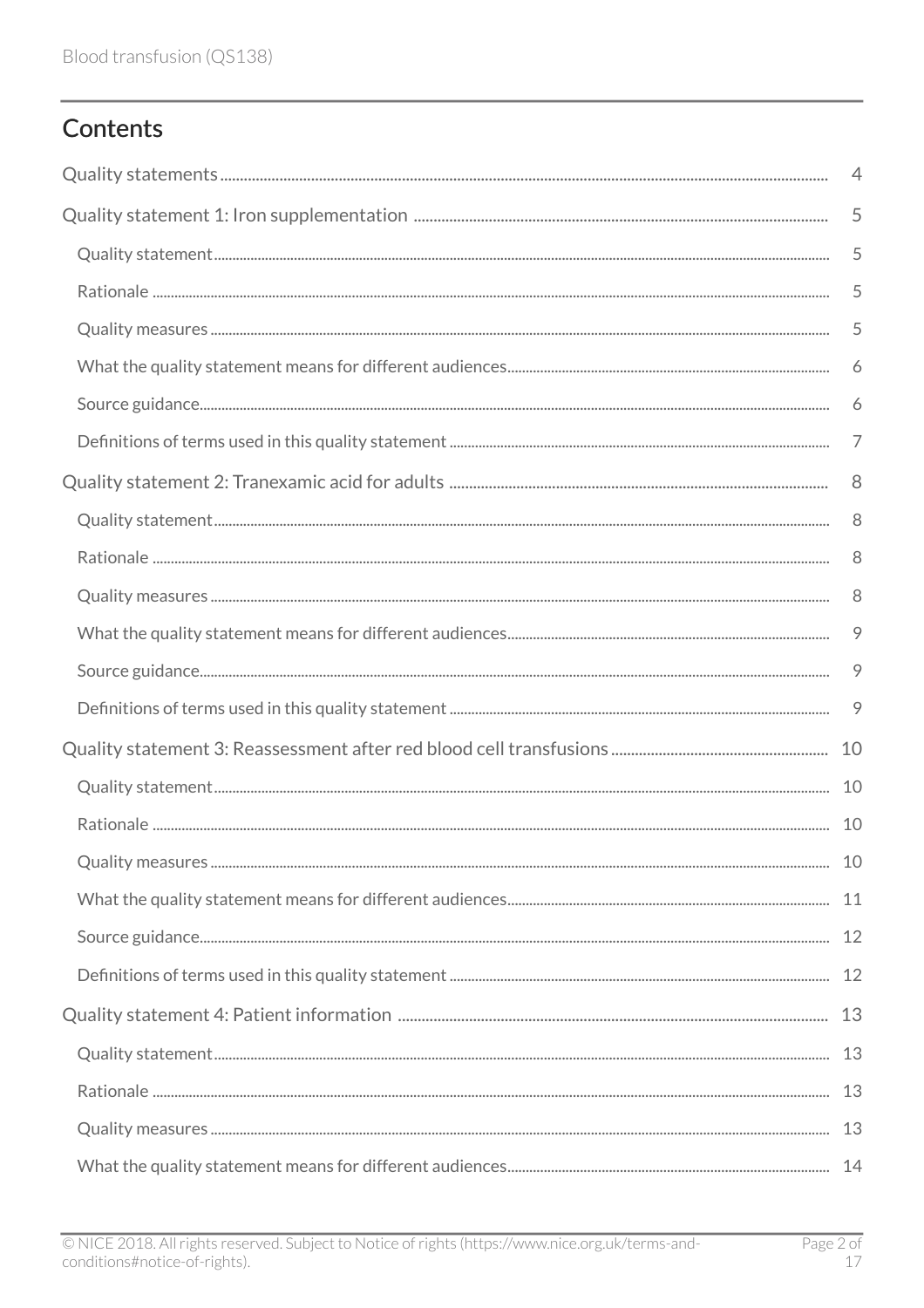| 16 |
|----|
|    |
|    |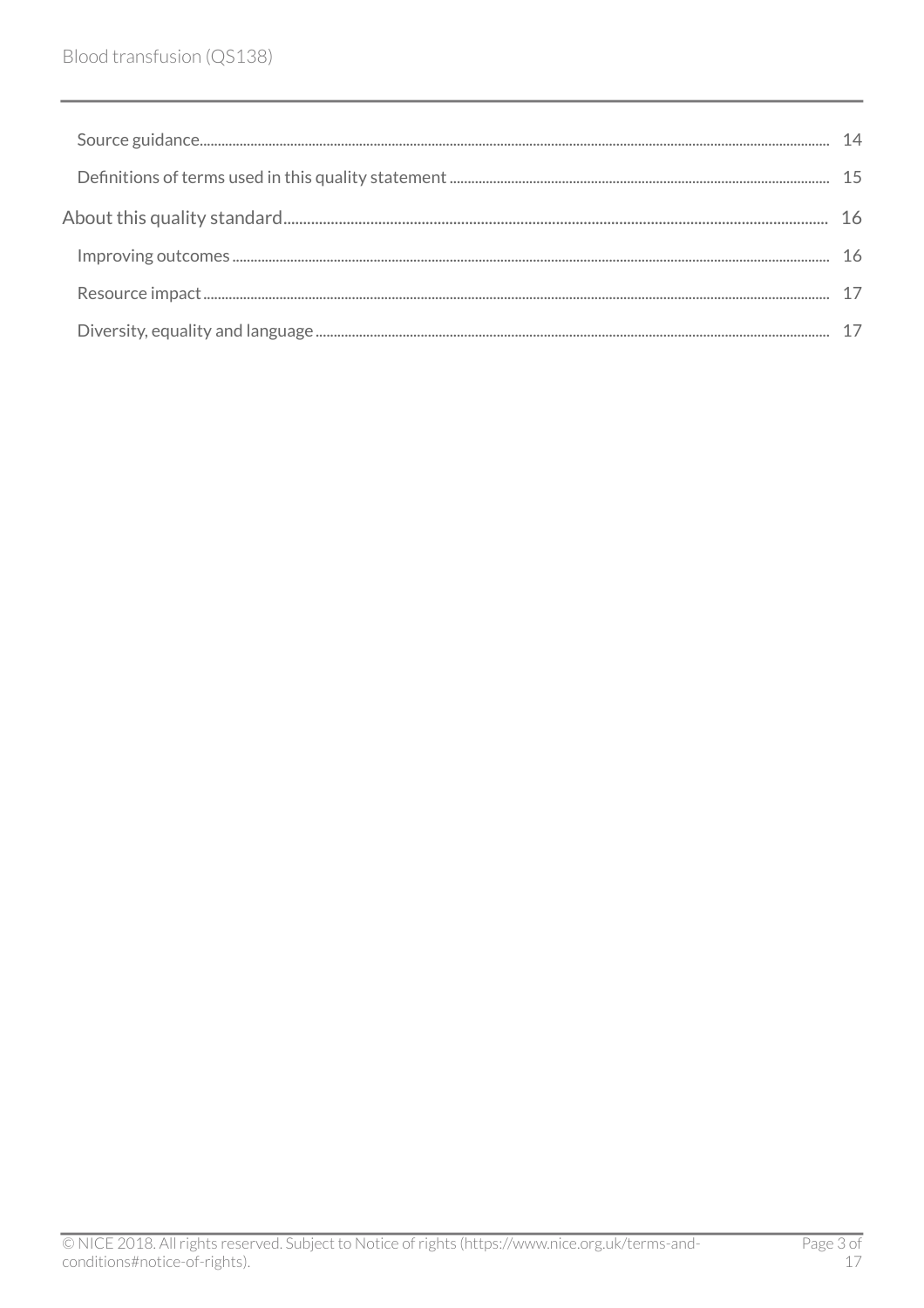This standard is based on NG24.

This standard should be read in conjunction with QS166.

# <span id="page-3-0"></span>Quality statements

 $Statement 1$  People with iron-deficiency anaemia who are having surgery are offered iron supplementation before and after surgery.

[Statement 2](http://live-publications.nice.org.uk/quality-statement-2-tranexamic-acid-for-adults#quality-statement-2-tranexamic-acid-for-adults) Adults who are having surgery and expected to have moderate blood loss are offered tranexamic acid.

[Statement 3](http://live-publications.nice.org.uk/quality-statement-3-reassessment-after-red-blood-cell-transfusions#quality-statement-3-reassessment-after-red-blood-cell-transfusions) People are clinically reassessed and have their haemoglobin levels checked after each unit of red blood cells they receive, unless they are bleeding or are on a chronic transfusion programme.

Statement  $4$  People who may need or who have had a transfusion are given verbal and written information about blood transfusion.

NICE has developed guidance and a quality standard on patient experience in adult NHS services (see the NICE pathway on [patient experience in adult NHS services](http://pathways.nice.org.uk/pathways/patient-experience-in-adult-nhs-services)), which should be considered alongside these quality statements.

A full list of NICE quality standards is available from the [quality standards topic library.](http://www.nice.org.uk/Standards-and-Indicators/Developing-NICE-quality-standards-/Quality-standards-topic-library)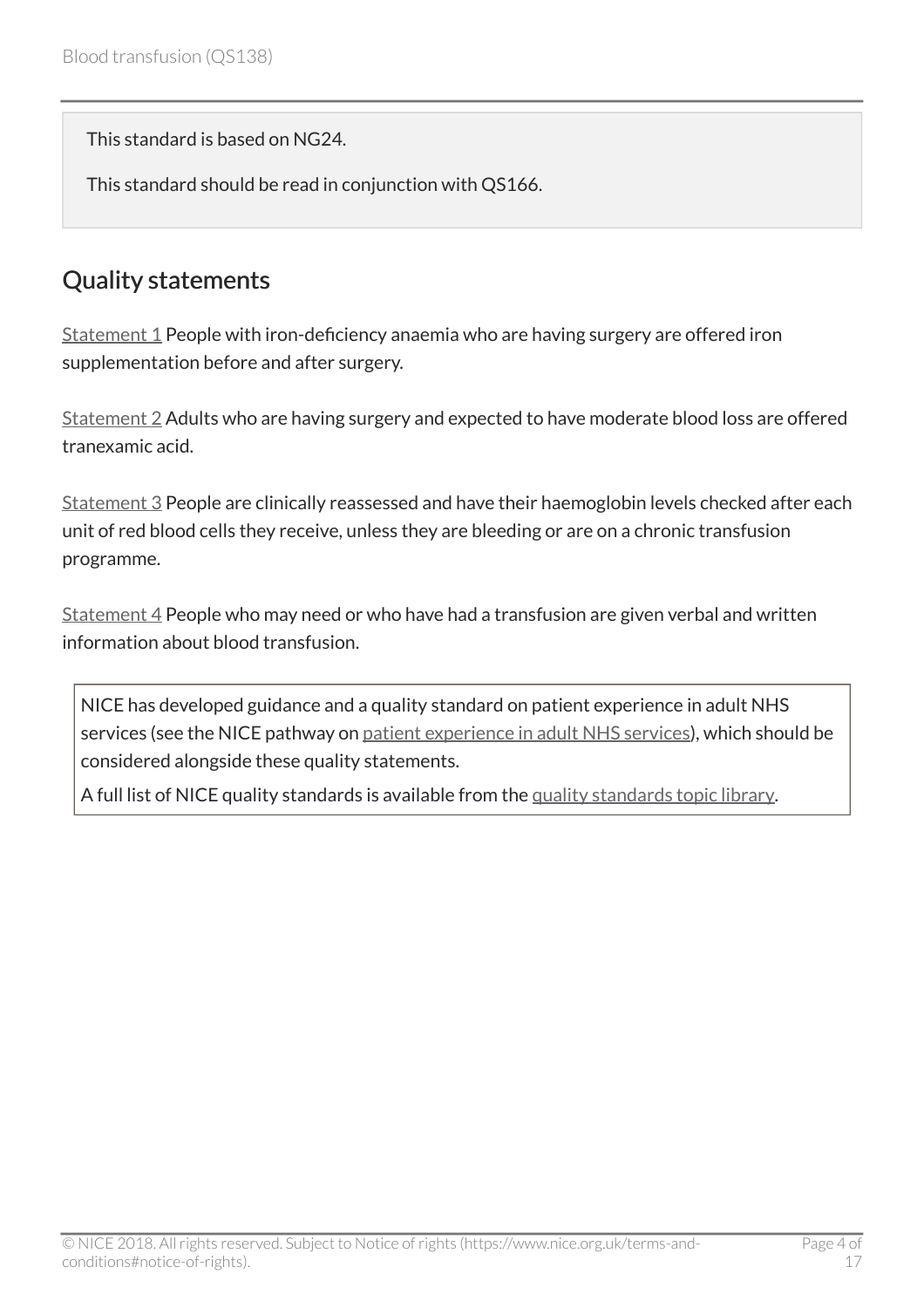# <span id="page-4-0"></span>Quality statement 1: Iron supplementation

# <span id="page-4-1"></span>*Quality statement*

People with iron-deficiency anaemia who are having surgery are offered iron supplementation before and after surgery.

# <span id="page-4-2"></span>*Rationale*

Preoperative anaemia is associated with increased postoperative morbidity and mortality, and with increased transfusion needs. Treating iron deficiency with iron supplements can reduce the need for blood transfusion. This avoids serious risks associated with blood transfusion, for example infection, fluid overload and incorrect blood transfusions being given. It may also reduce the length of hospital stays and the cost to the NHS. Depending on the circumstances, the cause of the iron deficiency should be investigated before or after surgery.

# <span id="page-4-3"></span>*Quality measures*

#### **Structure**

a) Evidence of local arrangements to ensure that people with iron-deficiency anaemia who are having surgery are offered iron supplementation before surgery.

*Data source:* Local data collection.

b) Evidence of local arrangements to ensure that people with iron-deficiency anaemia are offered iron supplementation after surgery.

*Data source:* Local data collection.

#### Process

a) Proportion of people with iron-deficiency anaemia who are having surgery and receive iron supplementation before surgery.

Numerator – the number in the denominator who receive iron supplementation before surgery.

Denominator – the number of people with iron-deficiency anaemia who are having surgery.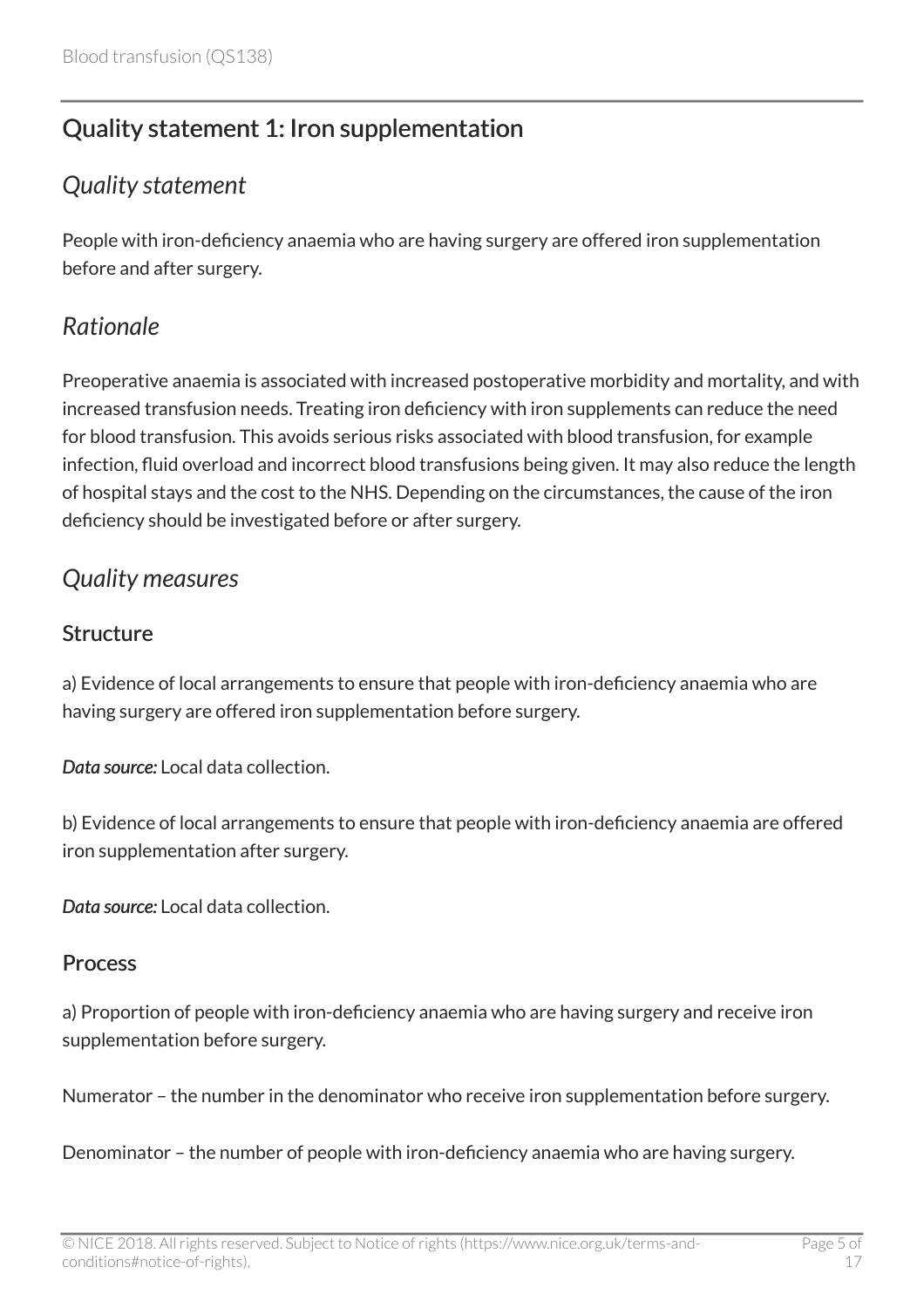*Data source:* Local data collection.

b) Proportion of people with iron-deficiency anaemia who receive iron supplementation after surgery.

Numerator – the number in the denominator who receive iron supplementation.

Denominator – the number of people with iron-deficiency anaemia who have had surgery.

*Data source:* Local data collection.

#### Outcome

Blood transfusion rates associated with surgery.

*Data source:* Local data collection.

# <span id="page-5-0"></span>*What the quality statement means for different audiences*

Service providers (primary and secondary care services) ensure that systems are in place to offer iron supplementation before and after surgery to people with iron-deficiency anaemia.

Healthcare professionals (doctors, nurses and blood transfusion specialists) offer iron supplementation before and after surgery to people with iron-deficiency anaemia.

Commissioners (clinical commissioning groups) commission services that offer iron supplementation before and after surgery for people with iron-deficiency anaemia.

People who are having an operation and have anaemia caused by a lack of iron should be offered iron (usually as tablets) before and after the operation.

### <span id="page-5-1"></span>*Source guidance*

[Blood transfusion](http://www.nice.org.uk/guidance/ng24) (2015) NICE guideline NG24, recommendations 1.1.2 and 1.1.3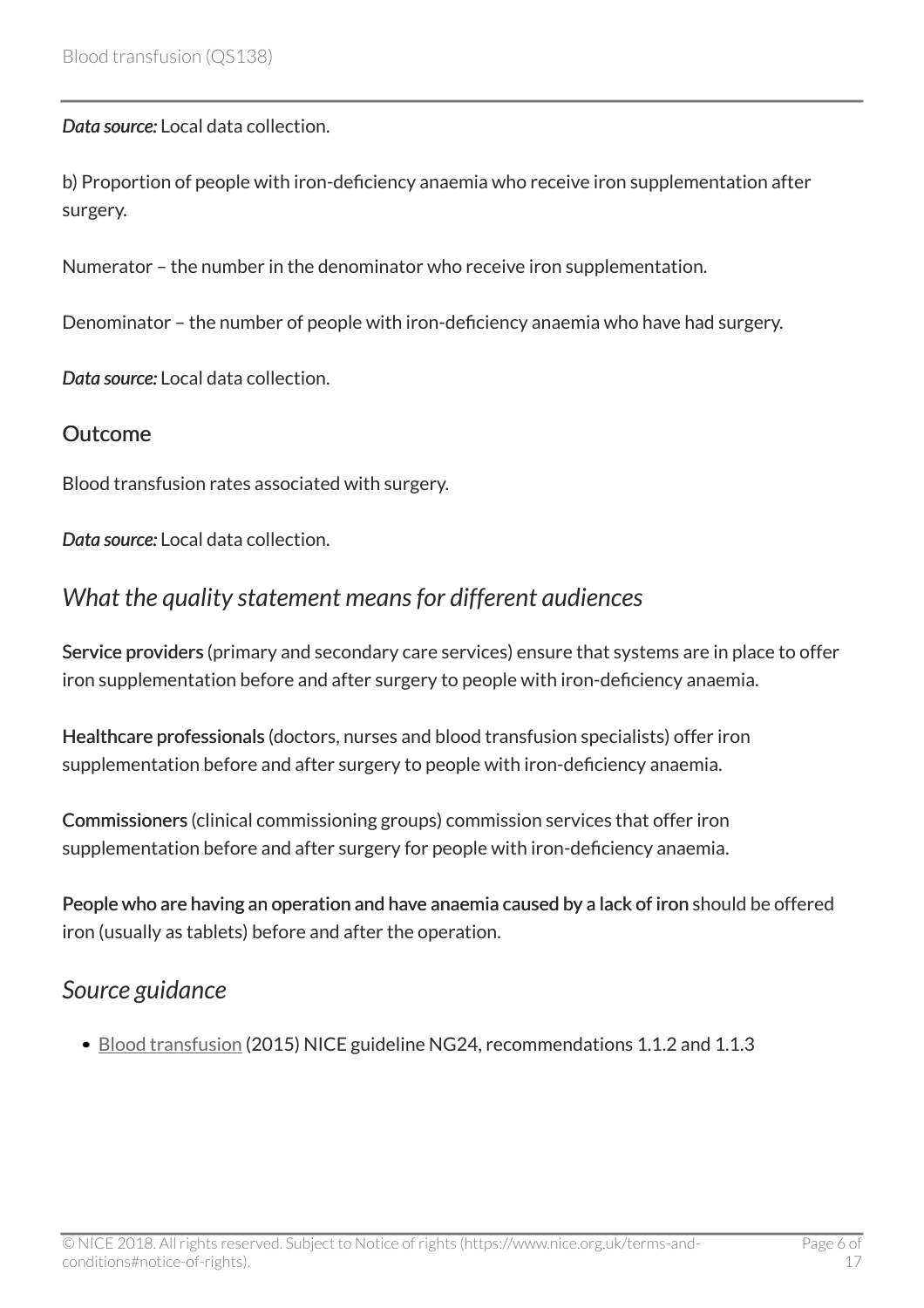# <span id="page-6-0"></span>*Definitions of terms used in this quality statement*

#### Iron supplementation

People should have their haemoglobin levels checked at least 2 weeks before surgery, if possible and necessary for the procedure they are having. If they have iron-deficiency anaemia, they should be offered iron supplementation. Oral iron should be offered initially, and started at least 2 weeks before surgery. If oral iron is not appropriate, intravenous iron should be offered.

[NICE's guideline on **[blood transfusion](http://www.nice.org.uk/guidance/ng24)** (recommendations 1.1.2 and 1.1.3) and expert consensus]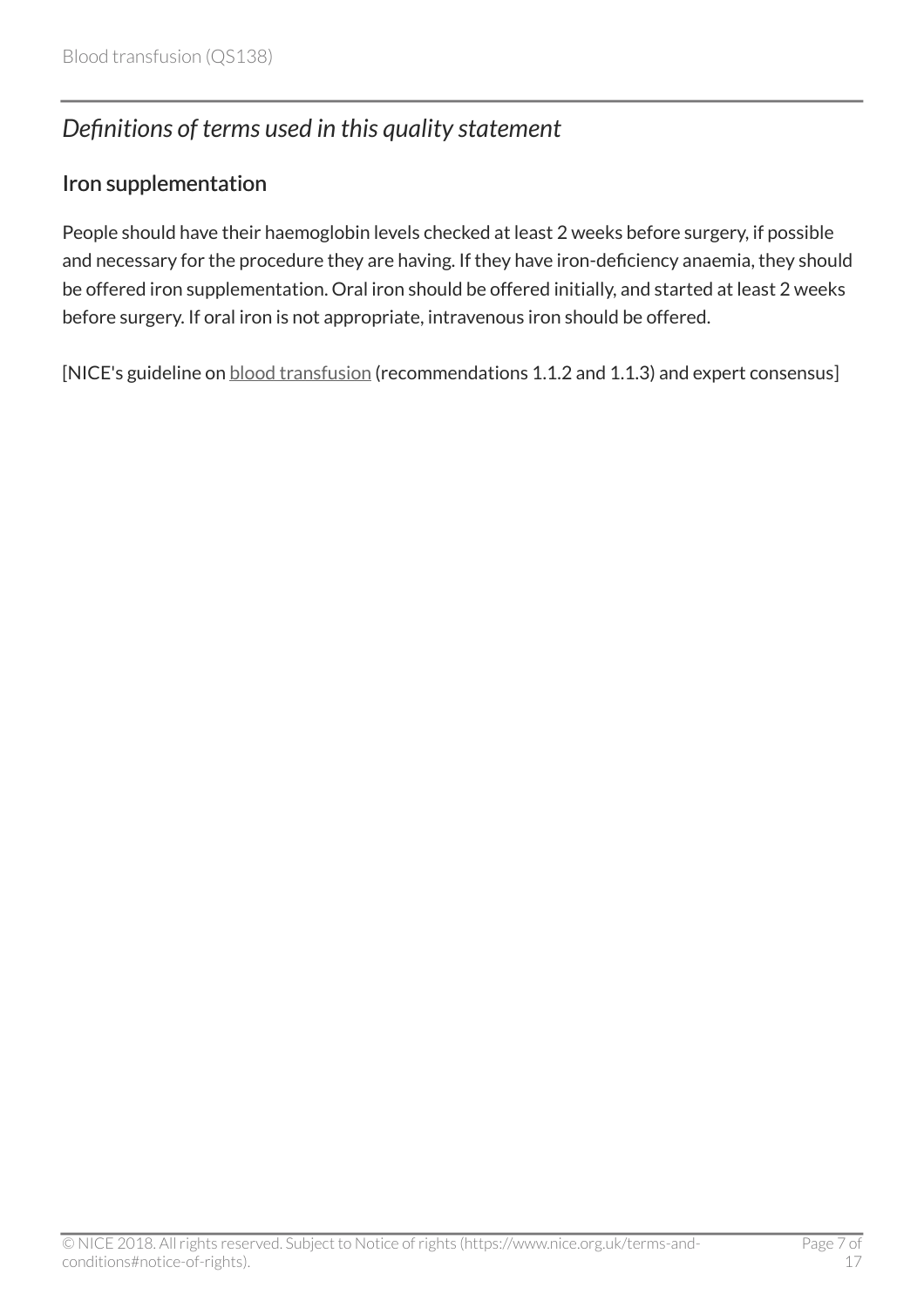# <span id="page-7-0"></span>Quality statement 2: Tranexamic acid for adults

# <span id="page-7-1"></span>*Quality statement*

Adults who are having surgery and are expected to have moderate blood loss are offered tranexamic acid.

### <span id="page-7-2"></span>*Rationale*

Tranexamic acid can reduce the need for blood transfusion in adults having surgery. This avoids serious risks associated with blood transfusion, for example infection, fluid overload and incorrect blood transfusions being given. It may also reduce the length of hospital stays and the cost to the NHS.

### <span id="page-7-3"></span>*Quality measures*

#### **Structure**

Evidence of local arrangements to ensure that adults who are having surgery and are expected to have moderate blood loss are offered tranexamic acid.

*Data source:* Local data collection.

#### Process

Proportion of adults who are having surgery and are expected to have moderate blood loss who receive tranexamic acid.

Numerator – the number of adults in the denominator who receive tranexamic acid.

Denominator – the number of adults who are having surgery and are expected to have moderate blood loss.

*Data source:* Local data collection.

#### Outcome

Blood transfusion rates associated with surgery.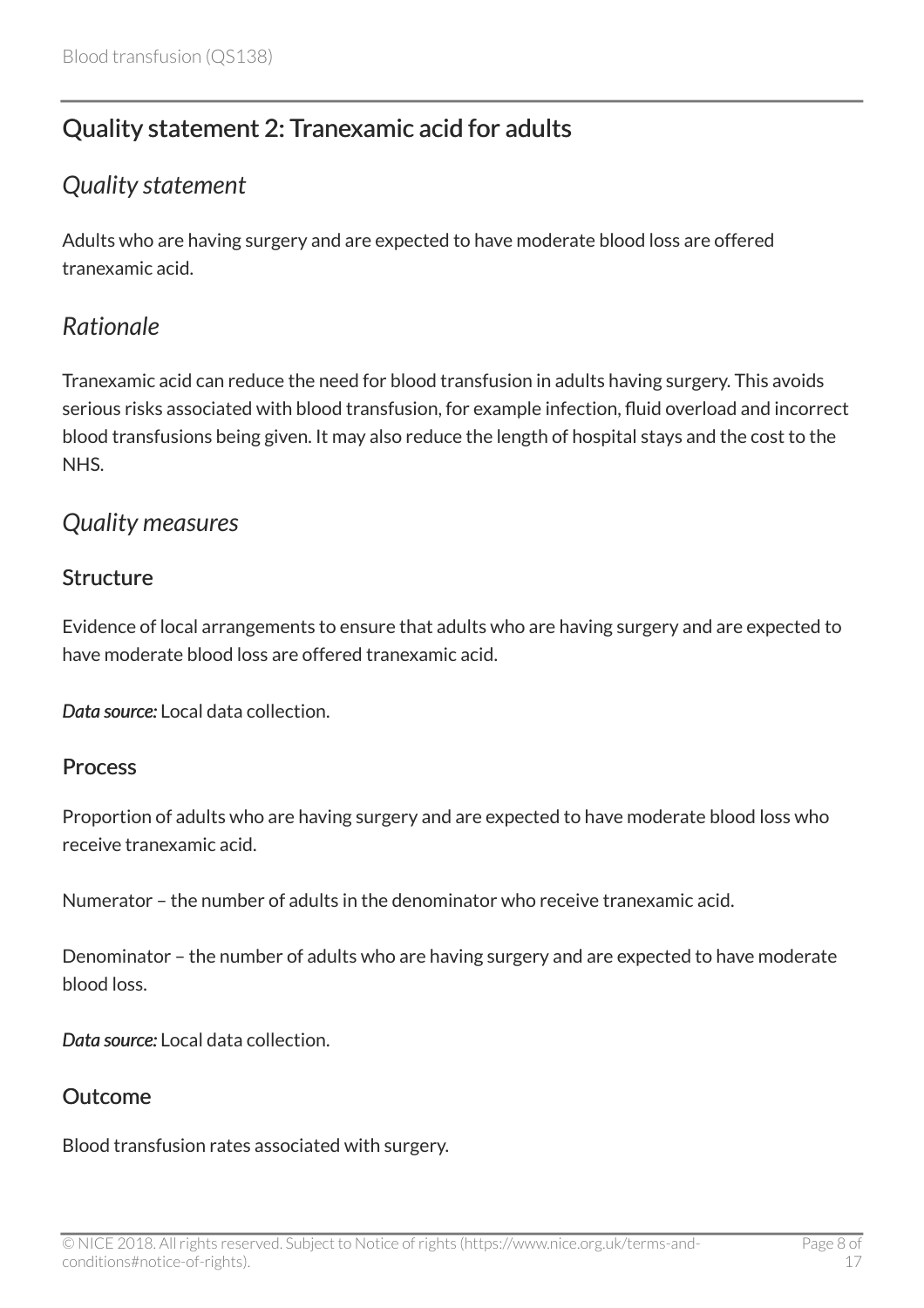*Data source:* Local data collection.

# <span id="page-8-0"></span>*What the quality statement means for different audiences*

Service providers (secondary care services) ensure that systems are in place to offer tranexamic acid to adults who are having surgery and are expected to have moderate blood loss.

Healthcare professionals (doctors, nurses and blood transfusion specialists) offer tranexamic acid to adults who are having surgery and are expected to have moderate blood loss.

Commissioners (clinical commissioning groups) commission services that offer tranexamic acid to adults who are having surgery and are expected to have moderate blood loss.

Adults who are expected to lose more than half a litre of blood during an operation are offered tranexamic acid. This helps blood to clot better and reduces blood loss during surgery.

### <span id="page-8-1"></span>*Source guidance*

[Blood transfusion](http://www.nice.org.uk/guidance/ng24) (2015) NICE guideline NG24, recommendation 1.1.5

### <span id="page-8-2"></span>*Definitions of terms used in this quality statement*

#### Moderate blood loss

Adults who are expected to have blood loss greater than 500 ml during surgery, as recorded on the World Health Organization surgical safety checklist.

[NICE's guideline on [blood transfusion](http://www.nice.org.uk/guidance/ng24), recommendation 1.1.5 and the [World Health Organization](http://www.who.int/patientsafety/safesurgery/ss_checklist/en/) [surgical safety checklist\]](http://www.who.int/patientsafety/safesurgery/ss_checklist/en/)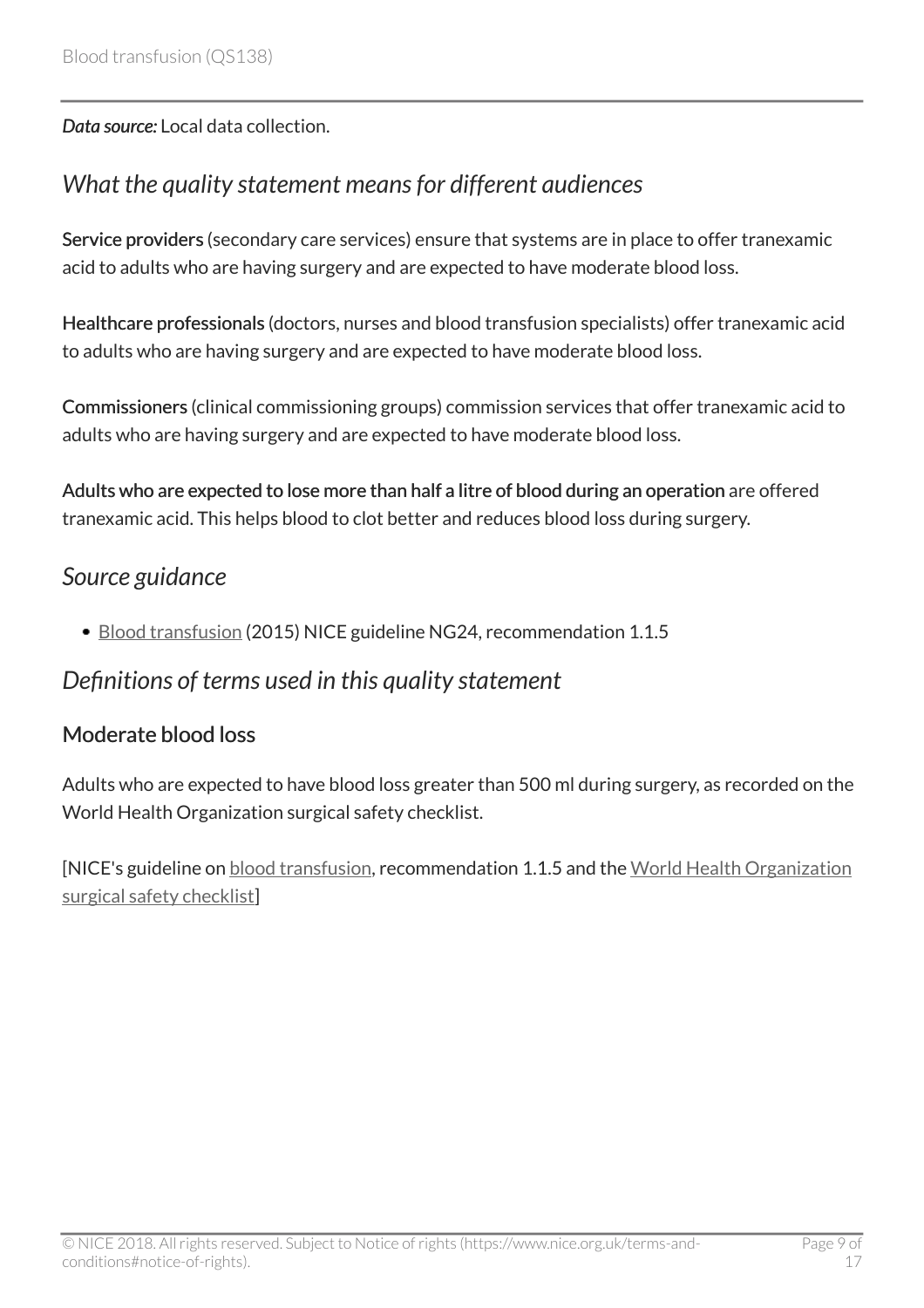# <span id="page-9-0"></span>Quality statement 3: Reassessment after red blood cell transfusions

# <span id="page-9-1"></span>*Quality statement*

People are clinically reassessed and have their haemoglobin levels checked after each unit of red blood cells they receive, unless they are bleeding or are on a chronic transfusion programme.

# <span id="page-9-2"></span>*Rationale*

Clinical reassessment and measurement of haemoglobin levels after each unit of red blood cells transfused helps healthcare professionals to decide whether further transfusions are needed. This helps avoid the serious risks associated with red blood cell transfusions, for example infection, fluid overload and incorrect blood transfusions being given. It may also reduce the length of hospital stays and the cost to the NHS. For children and for adults with low body weight, red blood cell transfusion volumes should be calculated based on body weight.

# <span id="page-9-3"></span>*Quality measures*

### **Structure**

a) Evidence of local arrangements to ensure that people are clinically reassessed after each unit of red blood cells they receive, unless they are bleeding or are on a chronic transfusion programme.

*Data source:* Local data collection.

b) Evidence of local arrangements to ensure that people have their haemoglobin levels checked after each unit of red blood cells they receive, unless they are bleeding or are on a chronic transfusion programme.

*Data source:* Local data collection.

#### **Process**

a) Proportion of red blood cell transfusions where a clinical reassessment of the person is carried out after each unit of blood transfused, unless they are bleeding or on a chronic transfusion programme.

Numerator – the number in the denominator where a clinical reassessment is carried out after each unit of blood transfused.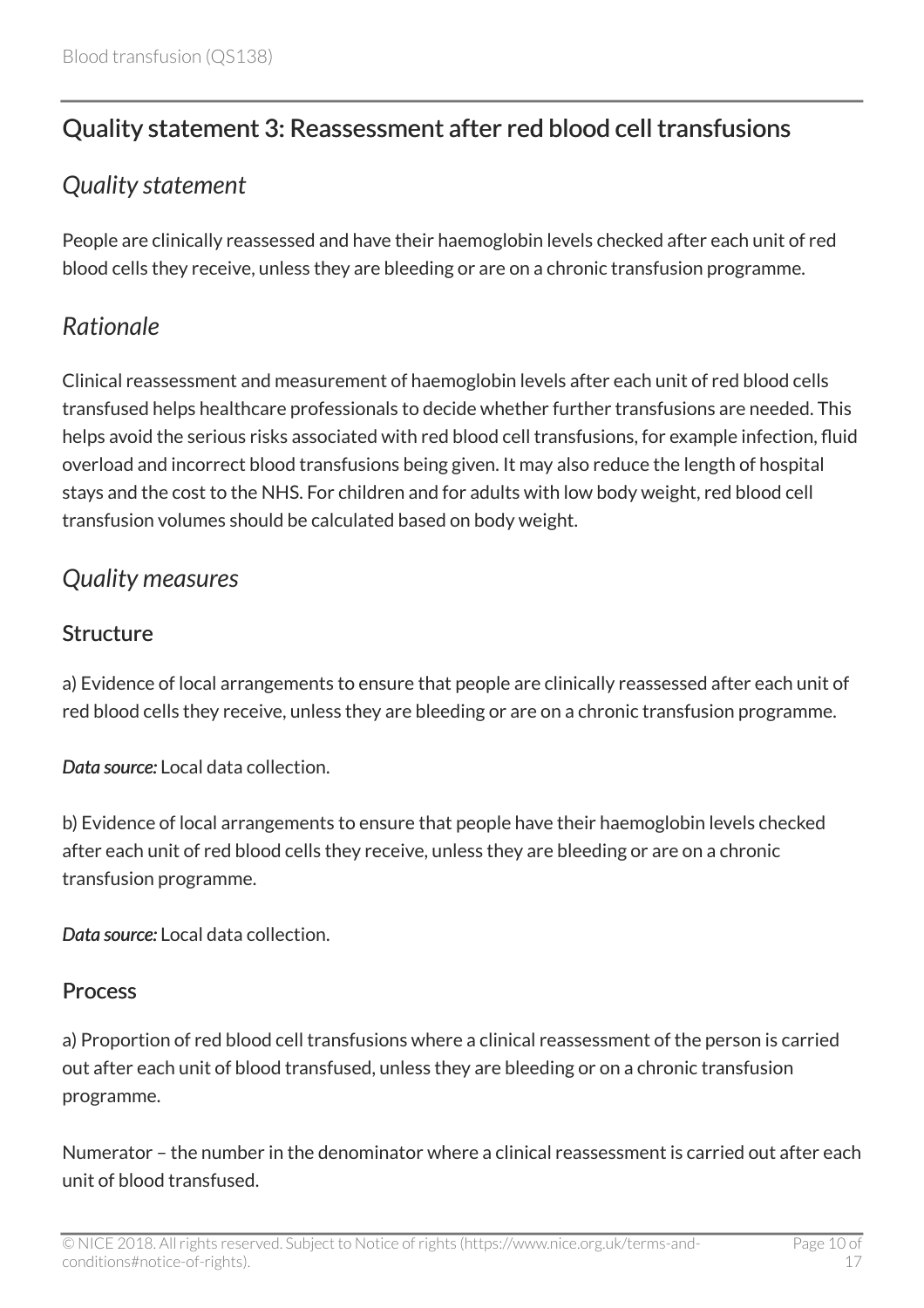Denominator – the number of red blood cell transfusions in people who are not bleeding or on a chronic transfusion programme.

*Data source:* Local data collection.

b) Proportion of red blood cell transfusions where the haemoglobin level of the person is checked after each unit of blood transfused, unless they are bleeding or on a chronic transfusion programme.

Numerator – the number in the denominator where the haemoglobin level of the person is checked after each unit of blood transfused.

Denominator – the number of red blood cell transfusions in people who are not bleeding or on a chronic transfusion programme.

*Data source:* Local data collection.

#### **Outcome**

Incidence of serious adverse events after red blood cell transfusion.

*Data source:* Local data collection.

### <span id="page-10-0"></span>*What the quality statement means for different audiences*

Service providers (secondary care services) ensure that systems are in place to clinically reassess people and check their haemoglobin levels after each unit of red blood cells transfused, unless they are bleeding or on a chronic transfusion programme.

Healthcare professionals (doctors, nurses and blood transfusion specialists) clinically reassess people and check their haemoglobin levels after each unit of red blood cells transfused, unless they are bleeding or on a chronic transfusion programme.

Commissioners (clinical commissioning groups) commission services that clinically reassess people and check their haemoglobin levels after each unit of blood transfused, unless they are bleeding or on a chronic transfusion programme.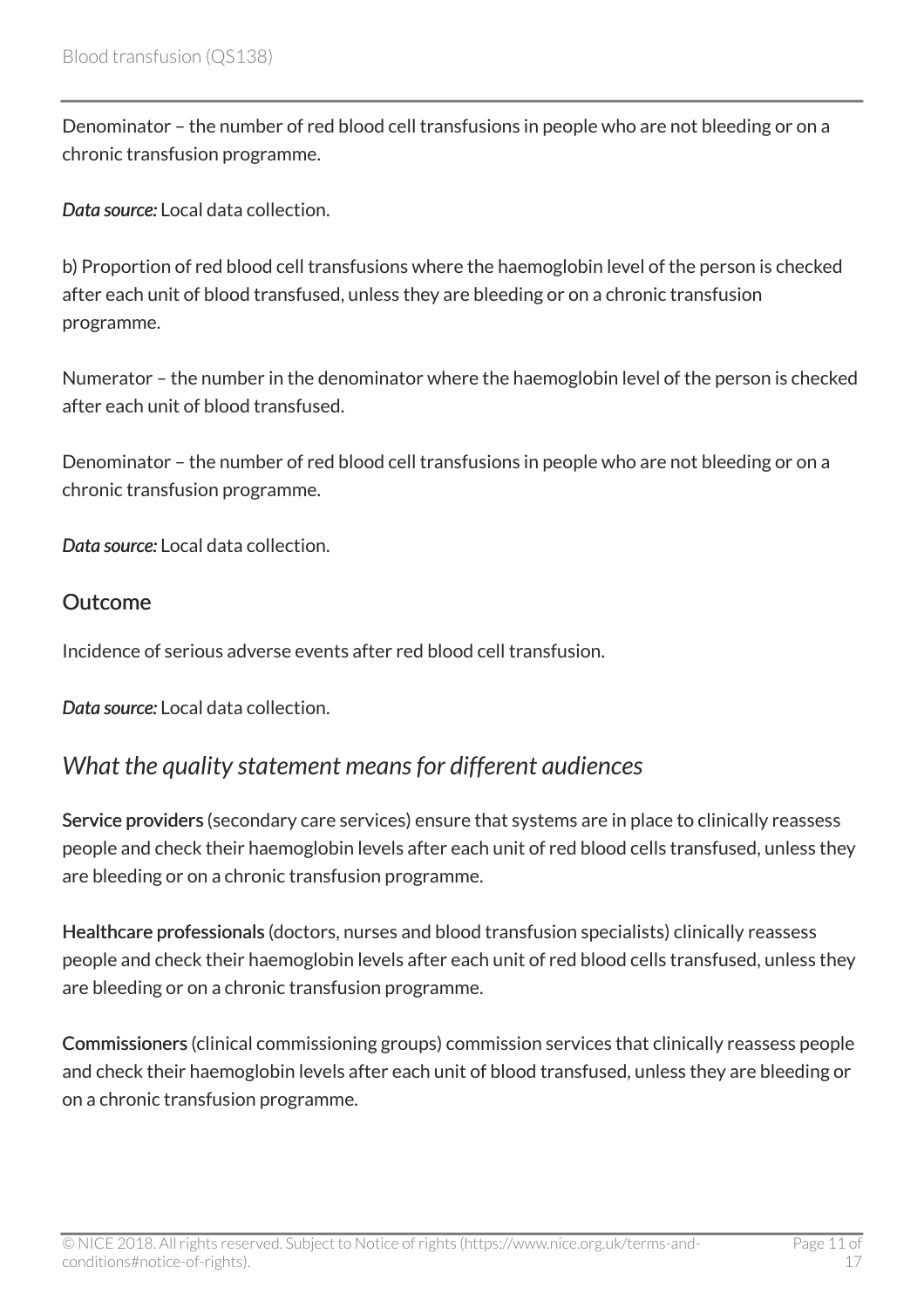Peoplewho have a red blood cell transfusion have an assessment and their haemoglobin levels checked after the transfusion to see if they need another one, unless they are bleeding or need regular blood transfusions.

### <span id="page-11-0"></span>*Source guidance*

[Blood transfusion](http://www.nice.org.uk/guidance/ng24) (2015) NICE guideline NG24, recommendations 1.2.1 and 1.2.6

# <span id="page-11-1"></span>*Definitions of terms used in this quality statement*

#### Clinical assessment

This includes:

- asking the person if their anaemia symptoms have resolved
- asking the person about any new symptoms that might indicate an adverse response to transfusion (such as circulatory overload)
- reviewing the vital signs taken before, during and after the transfusion
- any further clinical assessment that could be needed.

#### [Expert consensus]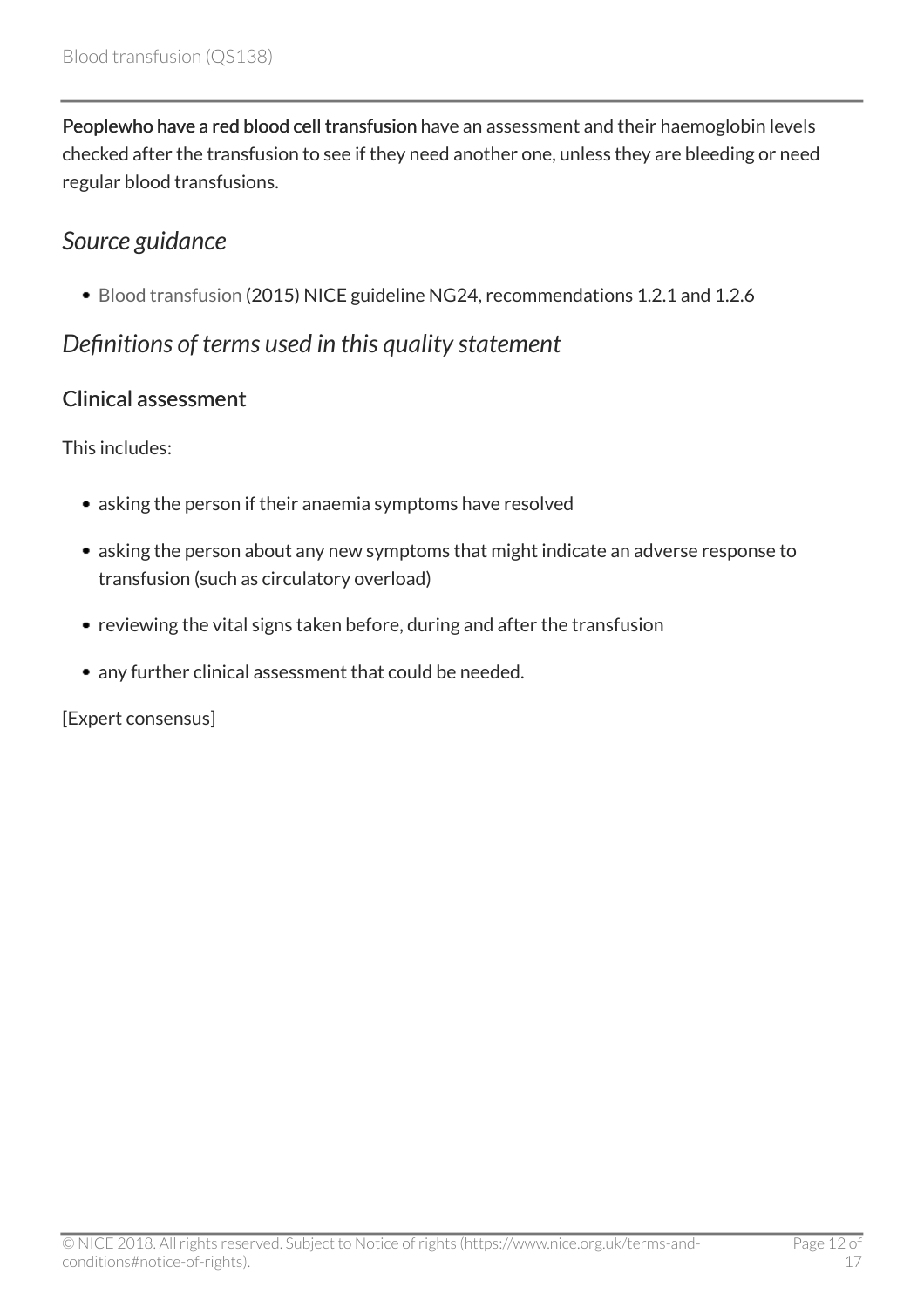# <span id="page-12-0"></span>Quality statement 4: Patient information

# <span id="page-12-1"></span>*Quality statement*

People who may need or who have had a blood transfusion are given verbal and written information about blood transfusion.

# <span id="page-12-2"></span>*Rationale*

It is important that people fully understand the benefits and risks of a blood transfusion, so they can give informed consent. Discussing the alternatives, and knowing that they cannot donate blood after a blood transfusion, helps people to decide if they want one. However, some blood transfusions are not planned and are carried out in an emergency. In these cases information should be given after the transfusion, including advice about the implications of the transfusion. Helping people to understand the process and its implications can improve their experience of receiving a blood transfusion.

### <span id="page-12-3"></span>*Quality measures*

#### **Structure**

Evidence of local arrangements to ensure that people who may need or who have had a blood transfusion are given verbal and written information about blood transfusion.

*Data source:* Local data collection.

#### **Process**

a) Proportion of people who may need a blood transfusion who are given verbal and written information about blood transfusion.

Numerator – the number in the denominator who are given verbal and written information about blood transfusion.

Denominator – the number of people who may need a blood transfusion.

*Data source:* Local data collection.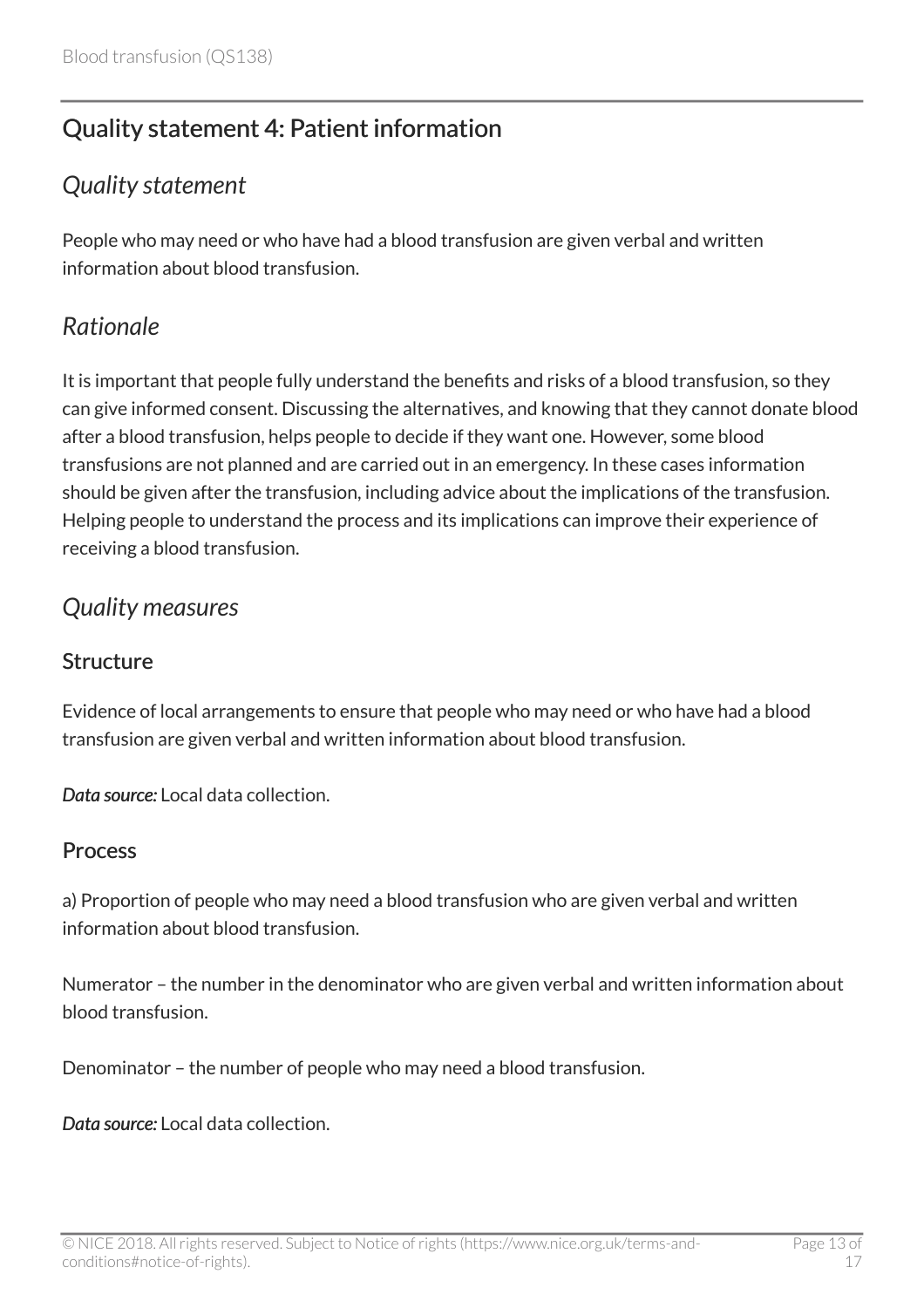b) Proportion of people who have had a blood transfusion who are given verbal and written information about blood transfusion.

Numerator – the number in the denominator who are given verbal and written information about blood transfusion.

Denominator – the number of people who have had a blood transfusion.

*Data source:* Local data collection.

#### **Outcome**

Patient satisfaction with information they are given about blood transfusion.

*Data source:* Local data collection.

### <span id="page-13-0"></span>*What the quality statement means for different audiences*

Service providers (secondary care services) ensure that systems are in place to give verbal and written information about blood transfusion to people who may need or who have had a blood transfusion.

Healthcare professionals (doctors, nurses and blood transfusion specialists) give verbal and written information about blood transfusion to people who may need or who have had a blood transfusion.

Commissioners (clinical commissioning groups) commission services that give verbal and written information about blood transfusion to people who may need or who have had a blood transfusion.

People who may need a blood transfusion, or who have had one unexpectedly (for example, because of serious bleeding during an operation), have information about blood transfusion explained to them verbally and in writing.

### <span id="page-13-1"></span>*Source guidance*

• [Blood transfusion](http://www.nice.org.uk/guidance/ng24) (2015) NICE guideline NG24, recommendation 1.8.1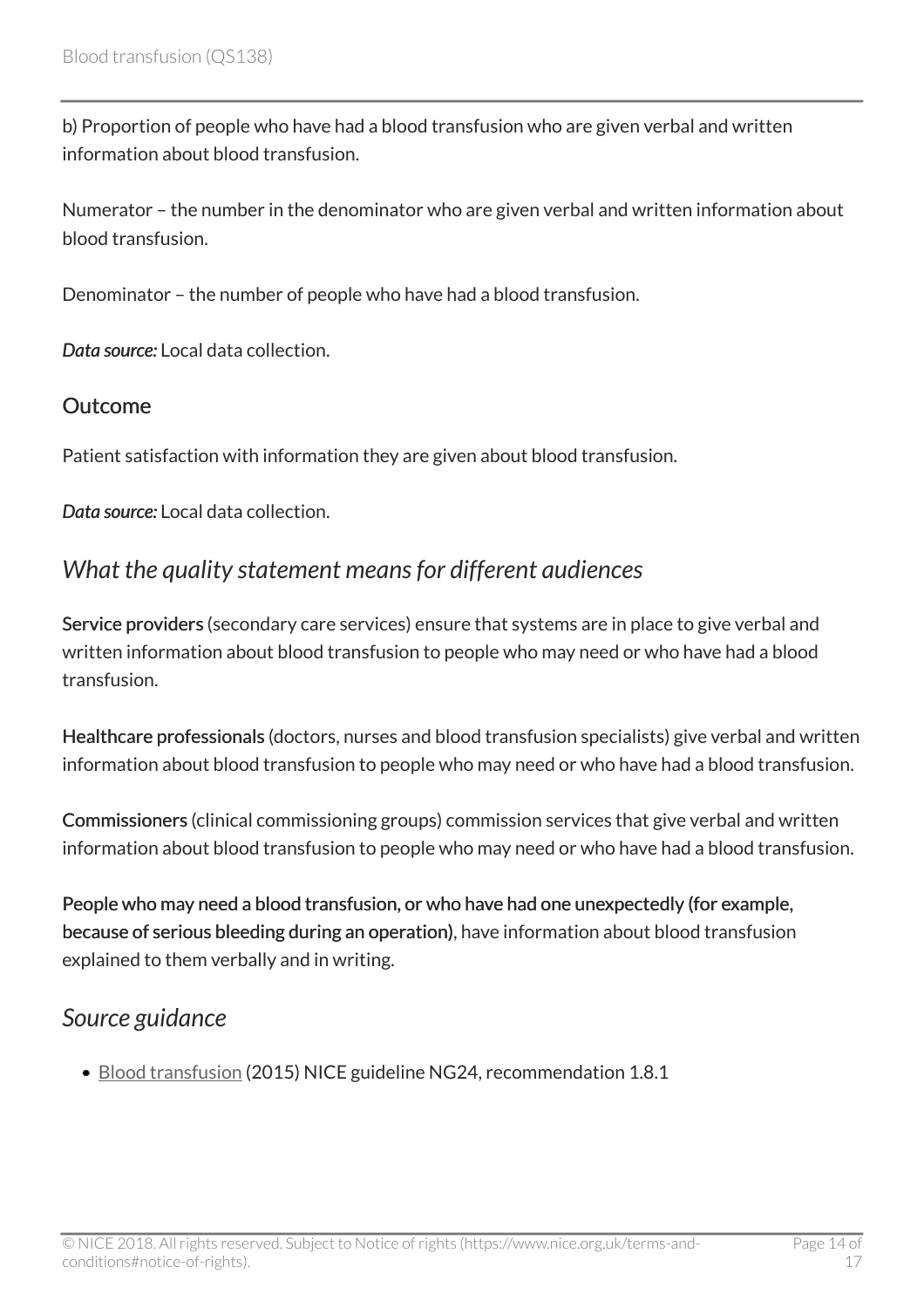# <span id="page-14-0"></span>*Definitions of terms used in this quality statement*

#### People who may need a blood transfusion

People who have had a blood sample taken and sent to the blood transfusion laboratory for grouping and/or antibody screening.

[Expert consensus]

### Verbal and written information

This should cover:

- the reason for the transfusion
- the risks and benefits
- the transfusion process
- any transfusion needs specific to them
- any alternatives that are available, and how they might reduce their need for a transfusion
- that they are no longer eligible to donate blood.

[NICE's guideline on [blood transfusion](http://www.nice.org.uk/guidance/ng24)]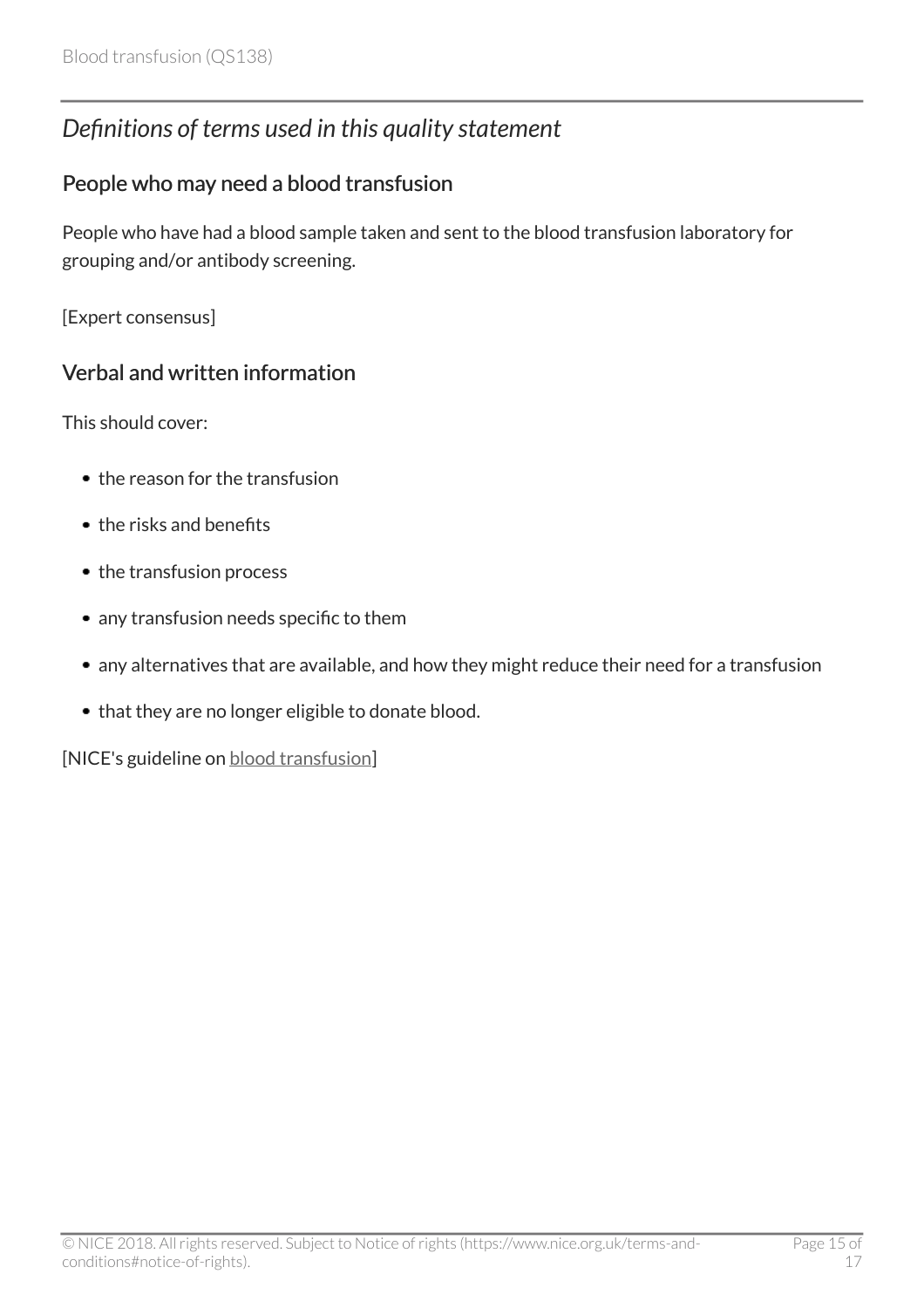# <span id="page-15-0"></span>About this quality standard

NICE quality standards describe high-priority areas for quality improvement in a defined care or service area. Each standard consists of a prioritised set of specific, concise and measurable statements. NICE quality standards draw on existing NICE or NICE-accredited guidance that provides an underpinning, comprehensive set of recommendations, and are designed to support the measurement of improvement.

Information about [how NICE quality standards are developed](https://www.nice.org.uk/standards-and-indicators/timeline-developing-quality-standards) is available from the NICE website.

See [quality standard advisory committees](http://www.nice.org.uk/Get-Involved/Meetings-in-public/Quality-Standards-Advisory-Committee) on the website for details of standing committee 2 members who advised on this quality standard. Information about the topic experts invited to join the standing members is available on the [quality standard's webpage](https://www.nice.org.uk/guidance/qs138/documents).

This quality standard has been incorporated into the NICE pathway on [blood transfusion.](http://pathways.nice.org.uk/pathways/blood-transfusion)

NICE has produced a [quality standard service improvement template](http://www.nice.org.uk/guidance/qs138/resources) to help providers make an initial assessment of their service compared with a selection of quality statements. This tool is updated monthly to include new quality standards.

NICE produces guidance, standards and information on commissioning and providing high-quality healthcare, social care, and public health services. We have agreements to provide certain NICE services to Wales, Scotland and Northern Ireland. Decisions on how NICE guidance and other products apply in those countries are made by ministers in the Welsh government, Scottish government, and Northern Ireland Executive. NICE guidance or other products may include references to organisations or people responsible for commissioning or providing care that may be relevant only to England.

### <span id="page-15-1"></span>*Improving outcomes*

This quality standard is expected to contribute to improvements in the following outcomes:

- reduction in inappropriate or unnecessary blood transfusions
- adverse events associated with blood transfusion
- mortality after blood transfusion.

It is also expected to support delivery of the Department of Health's outcome framework: